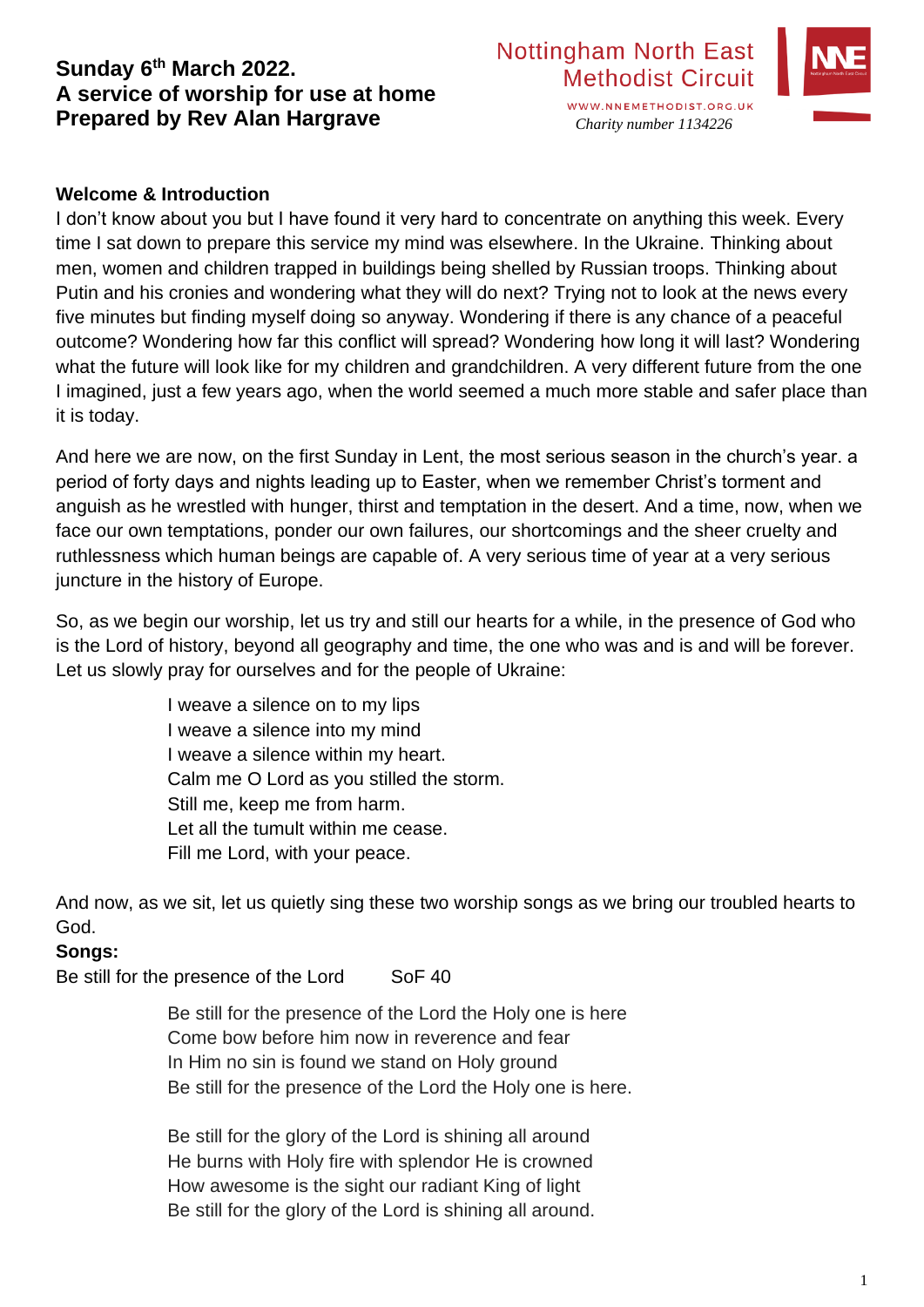Be still for the power of the Lord is moving in this place He comes to cleanse and heal to minister His grace No work too hard for Him in faith receive from Him Be still for the power of the Lord is moving in this place.

As the deer pants for the Water SoF 27

As the deer pants for the water, So my soul longs after You, You alone are my heart's desire, And I long to worship You.

You alone are my strength my shield, To You alone may my spirit yield, You alone are my heart's desire, And I long to worship You.

I want you more than gold or silver, Only you can satisfy, You alone are the real joy giver, And the apple of my eye.

You're my friend and You are my Brother, Even though You are a King,

I love You more than any other, So much more than anything.

**Responsive reading** Let's now read together Psalm 46 which reminds us that, ultimately, **God** is our refuge and strength and he will deliver us, even from the terrors of war.

God is our refuge and strength, **a very present help in trouble;** Therefore we will not fear, though the earth be moved, **and though the mountains tremble in the heart of the sea;** Though the waters rage and swell, **and though the mountains quake at the towering seas.** There is a river whose streams make glad the city of God, **the holy place of the dwelling of the Most High.** God is in the midst of her; therefore shall she not be removed; **God shall help her at the break of day.** The nations are in uproar and the kingdoms are shaken, **but God utters his voice and the earth shall melt away.** The Lord of hosts is with us; **the God of Jacob is our stronghold.** Come and behold the works of the Lord, **what destruction he has wrought upon the earth.** He makes wars to cease in all the world; **He shatters the bow & snaps the spear & burns the chariots in the fire.** 'Be still, and know that I am God; **I will be exalted among the nations; I will be exalted in the earth.'**

The Lord of hosts is with us;

**the God of Jacob is our stronghold.**

With all that in mind, let us commit ourselves to observing this Holy Season of Lent and, in particular, to use it to work for and to pray to God for his peace and justice on this earth. Therefore, in the name of Christ, I invite you to observe this holy season of Lent, by prayer, selfdenial and charitable giving; by self-examination and repentance; by reading and meditating on God's Holy Word; and by living out the Gospel.'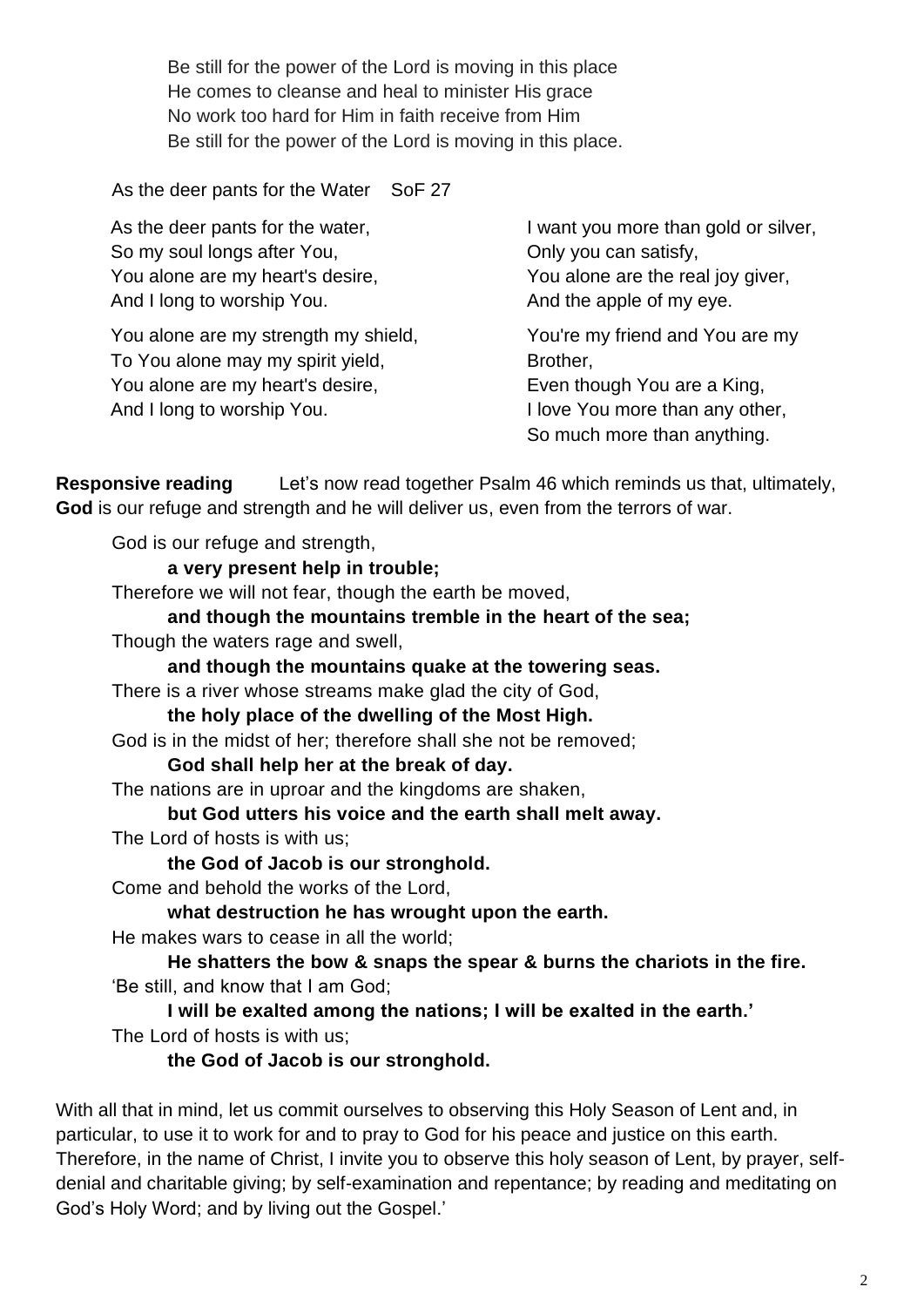## A special prayer for Lent:

Almighty and everlasting God, you hate nothing that you have made and forgive the sins of all those who are penitent: create and make in us new and contrite hearts that we, worthily lamenting our sins and acknowledging our wretchedness, may receive from you, the God of all mercy, perfect remission and forgiveness; through Jesus Christ your Son our Lord. **Amen**.

And now we sing again, asking God to forgive our folly and to restore his peace and calm.

**Hymn:** Dear Lord and Father of Mankind SoF 79

Dear Lord and Father of mankind, forgive our foolish ways! Re-clothe us in our rightful mind, in purer lives thy service find, in deeper reverence, praise; in deeper reverence, praise.

In simple trust like theirs who heard, beside the Syrian sea, the gracious calling of the Lord, let us, like them, without a word, rise up and follow thee; rise up and follow thee.

O Sabbath rest by Galilee! O calm of hills above, where Jesus knelt to share with thee the silence of eternity interpreted by love! interpreted by love!

Drop thy still dews of quietness, till all our strivings cease; take from our souls the strain and stress, and let our ordered lives confess the beauty of thy peace; the beauty of thy peace.

Breathe through the heats of our desire thy coolness and thy balm; let sense be dumb, let flesh retire; speak through the earthquake, wind, and fire, O still, small voice of calm; O still, small voice of calm.

#### **Bible Readings 1. 2 Corinthians 4:1-11**

Therefore, since it is by God's mercy that we are engaged in this ministry, we do not lose heart. **<sup>2</sup>** We have renounced the shameful things that one hides; we refuse to practice cunning or to falsify God's word; but by the open statement of the truth we commend ourselves to the conscience of everyone in the sight of God. **<sup>3</sup>** And even if our gospel is veiled, it is veiled to those who are perishing. **<sup>4</sup>** In their case the god of this world has blinded the minds of the unbelievers, to keep them from seeing the light of the gospel of the glory of Christ, who is the image of God. **<sup>5</sup>** For we do not proclaim ourselves; we proclaim Jesus Christ as Lord and ourselves as your slaves for Jesus' sake. **<sup>6</sup>** For it is the God who said, "Let light shine out of darkness," who has shone in our hearts to give the light of the knowledge of the glory of God in the face of Jesus Christ.

**<sup>7</sup>** But we have this treasure in clay jars, so that it may be made clear that this extraordinary power belongs to God and does not come from us. **<sup>8</sup>** We are afflicted in every way, but not crushed; perplexed, but not driven to despair; **<sup>9</sup>** persecuted, but not forsaken; struck down, but not destroyed; **<sup>10</sup>** always carrying in the body the death of Jesus, so that the life of Jesus may also be made visible in our bodies. **<sup>11</sup>** For while we live, we are always being given up to death for Jesus' sake, so that the life of Jesus may be made visible in our mortal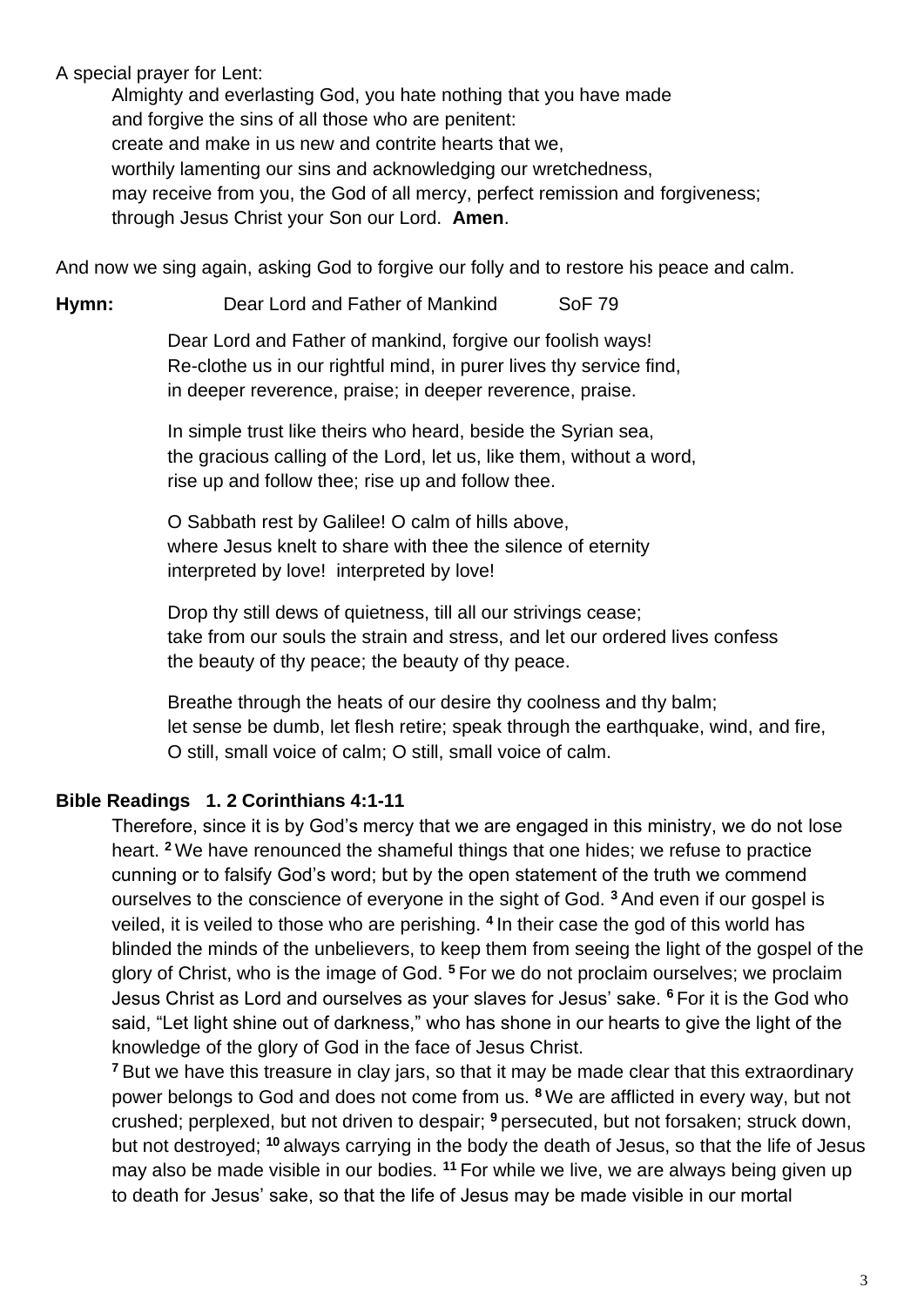flesh…… **<sup>16</sup>** So we do not lose heart. Even though our outer nature is wasting away, our inner nature is being renewed day by day.

# **2. Luke 4:1-13**

Jesus, full of the Holy Spirit, returned from the Jordan and was led by the Spirit in the wilderness, **<sup>2</sup>** where for forty days he was tempted by the devil. He ate nothing at all during those days, and when they were over, he was famished. **<sup>3</sup>** The devil said to him, "If you are the Son of God, command this stone to become a loaf of bread."

**<sup>4</sup>** Jesus answered him, "It is written, 'One does not live by bread alone.'"

**<sup>5</sup>** Then the devil led him up and showed him in an instant all the kingdoms of the world. **<sup>6</sup>** And the devil said to him, "To you I will give their glory and all this authority; for it has been given over to me, and I give it to anyone I please. **<sup>7</sup>** If you, then, will worship me, it will all be yours."

**<sup>8</sup>** Jesus answered him, "It is written,

'Worship the Lord your God and serve only him.'"

**<sup>9</sup>** Then the devil took him to Jerusalem, and placed him on the pinnacle of the temple, saying to him, "If you are the Son of God, throw yourself down from here, **<sup>10</sup>** for it is written, 'He will command his angels concerning you, to protect you,'

**<sup>11</sup>** and 'On their hands they will bear you up,

so that you will not dash your foot against a stone.'"

**<sup>12</sup>** Jesus answered him, "It is said, 'Do not put the Lord your God to the test.'" **<sup>13</sup>** When the devil had finished every test, he departed from him until an opportune time.

#### For the Word of the Lord **Thanks be to God**

#### **Sermon**

The first letter of John says: 'If we say we have no sin we deceive ourselves and the truth is not in us'. And how incredibly easy it is to deceive ourselves! Some of you may have come across John Hull, the blind, former professor of theology at Birmingham University, who died a few years ago. I remember him telling a story, from his church in Birmingham, of a woman, Janet, who was invited by her friend Brenda, another church member, to Sunday lunch. They had lunch, during which Brenda's husband behaved rather strangely and then, after lunch, promptly fell fast asleep. The two women went into the kitchen to do the washing up. And as they were chatting Janet said to Brenda: 'Excuse me saying so Brenda, but your husband is pissed.' Brenda was totally shocked. She replied: 'No, no – he's always like that.' 'Well then' said Janet 'in that case he's always pissed.'

It was the beginning of the painful realization, at first for Brenda, and later for her husband, that he was, indeed, an alcoholic, something they were **both** in denial about. That the big pile of whisky bottles in the garage had accumulated **not** over many years, but over the past few months. And that they both needed to do something serious to address it, which, eventually, they did.

'If we say we have no sin we deceive ourselves and the truth is not in us'. Self-deceit is a serious problem for all of us. It is so easy to fool ourselves. And, it is all too easy for our nearest and dearest to **collude** with us in our self-deceit as well. Self-awareness, honesty.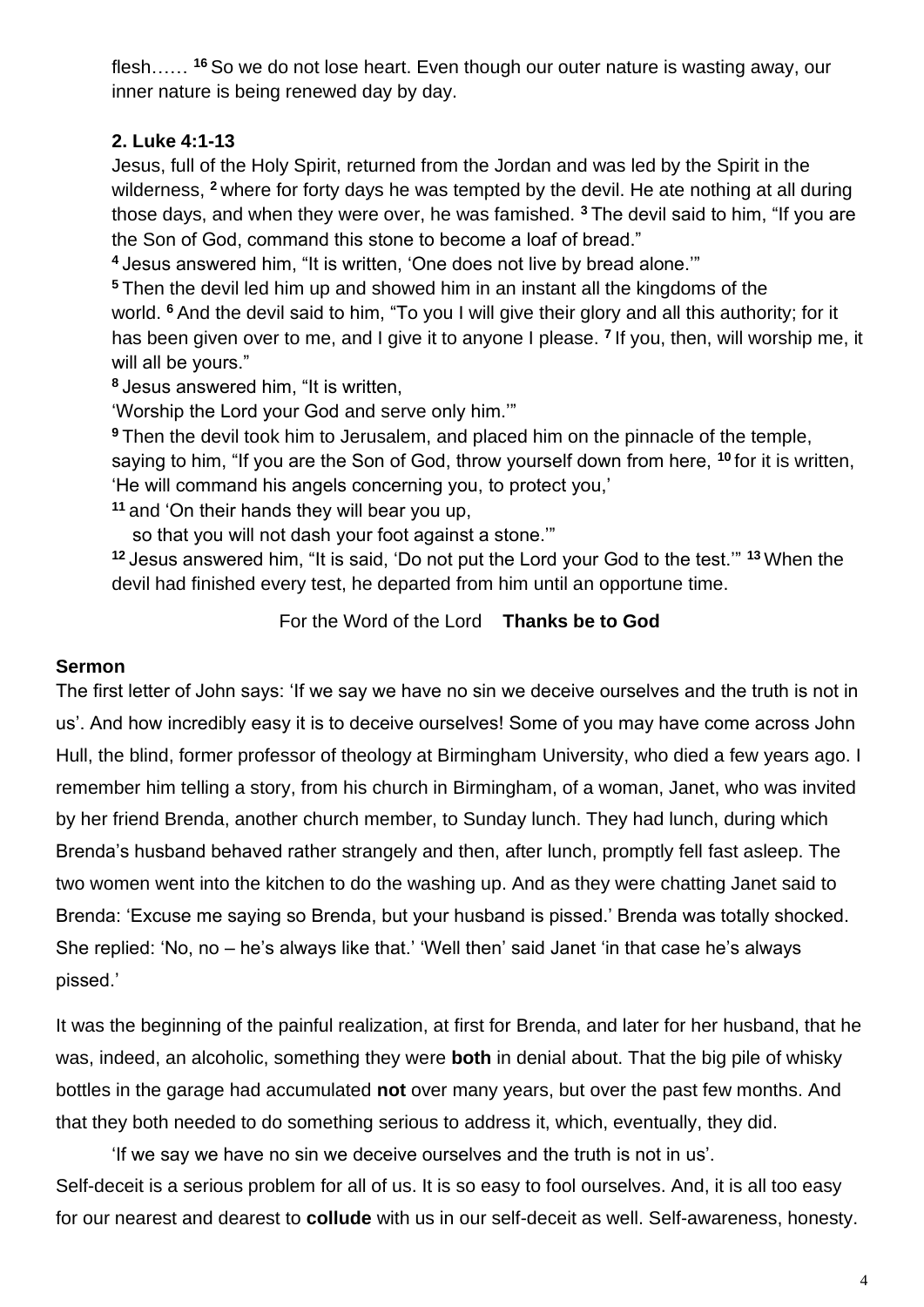So important. And so very difficult. Getting down to the nitty-gritty of failure & sin is painful & difficult - but it is also extremely important & necessary, if we are to grow in faith and discipleship.

It is interesting to note the specific temptations with which Jesus is tempted. (Or, at least, the ones that are reported in the gospels.) Some people have suggested that they encapsulate **all** the things **we** are tempted by: food & material goods; power & authority; popularity & recognition. However, what about cheating & lying? Or gossip? Or selfishness? Or cruelty? And where is sex? Not to mention a host of other things. It would appear that Jesus' temptations are probably specific to him. And, I suspect, the temptations **we** suffer from, and probably frequently give in to, are specific to us, too.

Roman Catholics have what I think is a helpful a concept called: '**besetting sins.'** Besetting sins are the things we **always** fall for. The weaknesses we **always** seem to succumb to. The ongoing difficulties we **continue** to battle with, throughout our lives. For me, one of the 'besetting sins' I battled with throughout my working life was: **ambition**. Ambition is a subtle enemy. There is a very good, godly, positive side to it. The ambition that wants to be and do our very best for God; to use our talents to the full and not leave them buried in the ground. But it has a dark side too. The desire to be recognised, to **be** somebody, to have status, to be popular, to have power. And it twists its subtle knife into your ribs, not just in terms of your own longing for recognition or promotion. It stabs you, too, when *someone else* is preferred or promoted ahead of you. Especially if its someone you don't rate or, maybe, can't stand. '**Him**, a Bishop? Unbelievable! *I* could do a much better job than **HIM**!' And before you know it, it's eating you up inside. And, just when you think you've beaten it, once & for all, it raises its ugly head again. 'Why did they review *THAT* **book** in the Methodist Recorder - and not mine? Eh?'

Besetting sins. The ones that are **always** lurking, always ready to catch us out. Creeping up on us, just when we think we've dealt with them for good. Those things we have to **keep on** battling with, right throughout our lives. As indeed Jesus did. His temptations in the wilderness were not the only time he was tempted. Look at Gethsemane, where he is clearly battling with the thought that he could escape the cross. But instead, once again, he submits himself to what he knows is right. 'Not my will, but yours, be done'.

I wonder what *your* besetting sins are? Maybe it's pride, or gossip, or a lack of generosity, or being judgmental? Or maybe you struggle to tell the truth - the whole truth? Maybe its anger, or envy, or bitterness, or an inability to forgive? Maybe there are some people you can't stand, hate even?

One day, when we were working in Bolivia in the 1980's, we were discussing Jesus' exhortation to: 'love your enemies'. I said: 'I haven't got any enemies'. My wife, Annie, replied: 'Oh yes you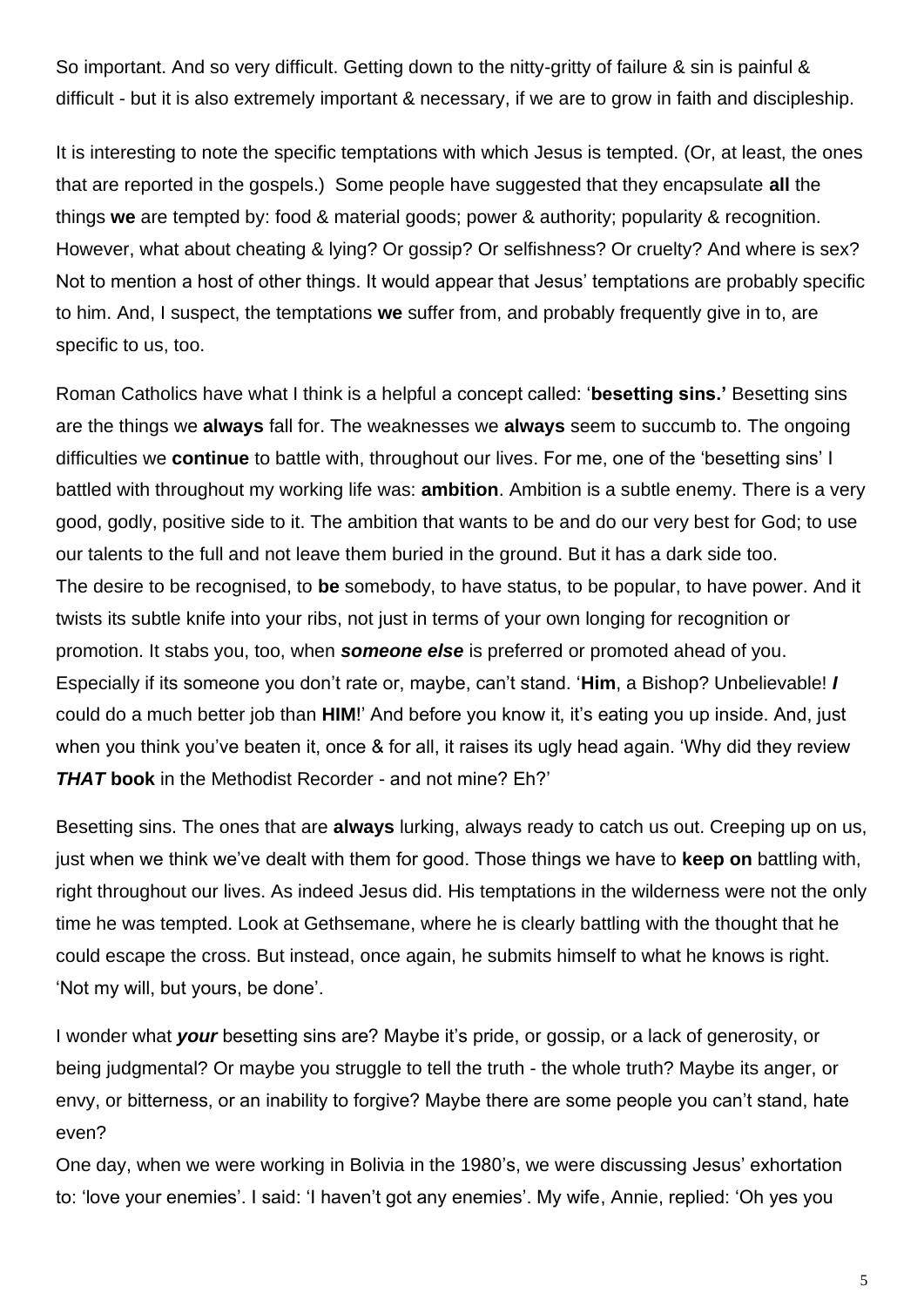have!' Looking suitably hurt, I replied: 'Well, who are *my* enemies then?'. 'Well' she said: 'Ronald Regan, for a kick off. And Margaret Thatcher for another. You hate them'.

And I thought…... 'Yes. It's true. I do hate them.' For their policies that hurt the poorest people in Bolivia – and in Britain too. I **did** hate them. And I had to deal with it. And start to pray for them, instead. And now, loving my **current** enemies. So hard. How to love Jacob Rees-Mogg. Or worse – much worse – how to love Vladimir Putin. Is that even possible for me? And in any case, what would it mean in practice?

And indeed, it may not be someone else you hate. Maybe the person you hate is **yourself**!

Or, maybe, like Brenda's husband, you have an addiction. And, frankly, I'd be amazed if at least some of us this morning were **not** struggling with addiction: to alcohol, or gambling, or pornography, or shopping, or food, or whatever. Indeed, you could argue that **all** our besetting sins are, in fact, some form of addiction.

So, why not take a minute or 2, on your own, to think: 'What are **my** besetting sins? Not anyone else's – **mine**! The things I always struggle with; always fall for? Are there things I **haven't** acknowledged? Things I am reluctant to accept? What are **my** besetting sins? ///////// *(take 2 minutes)*

I wonder how you got on? You'll be glad to know I am **not** going to ask you to share them. However, you may need help in recognizing or dealing with them. So, who could **you** turn to, to help you identify and deal with your besetting sins? Who can you trust? Who has the wisdom and the skills to help you? Who might help you deal with your besetting sins?

But dealing with our temptations and our sins is **not** just an **individual** problem. In Jesus' ministry, he addresses not just individual sin, but also *institutional* sin, too. For example, he criticizes the whole way the temple operates, calling it: 'A den of robbers.' We have heard a lot in recent times about institutional racism, sexism, privilege and abuse. It affects charities, schools, universities, police, armed forces, business, government and, not least, the church.

One of the things I admire about modern Germany is that it has seriously confronted its past. Most Germans have a strong sense of national shame & repentance over the horrors of the Nazi era. That 'national soul-searching' is something we have **never** done in this country, despite some of the terrible, shameful acts we have committed, not only in our colonial days, but in more recent times as well. And those things affect our national life, our actions, our view of ourselves and others, in a negative way, today. I wonder, what the besetting sins of Britain are? What are the unhelpful things which go on, week after week, unchallenged and unchanged? Things we maybe just don't notice, because they've become so normal.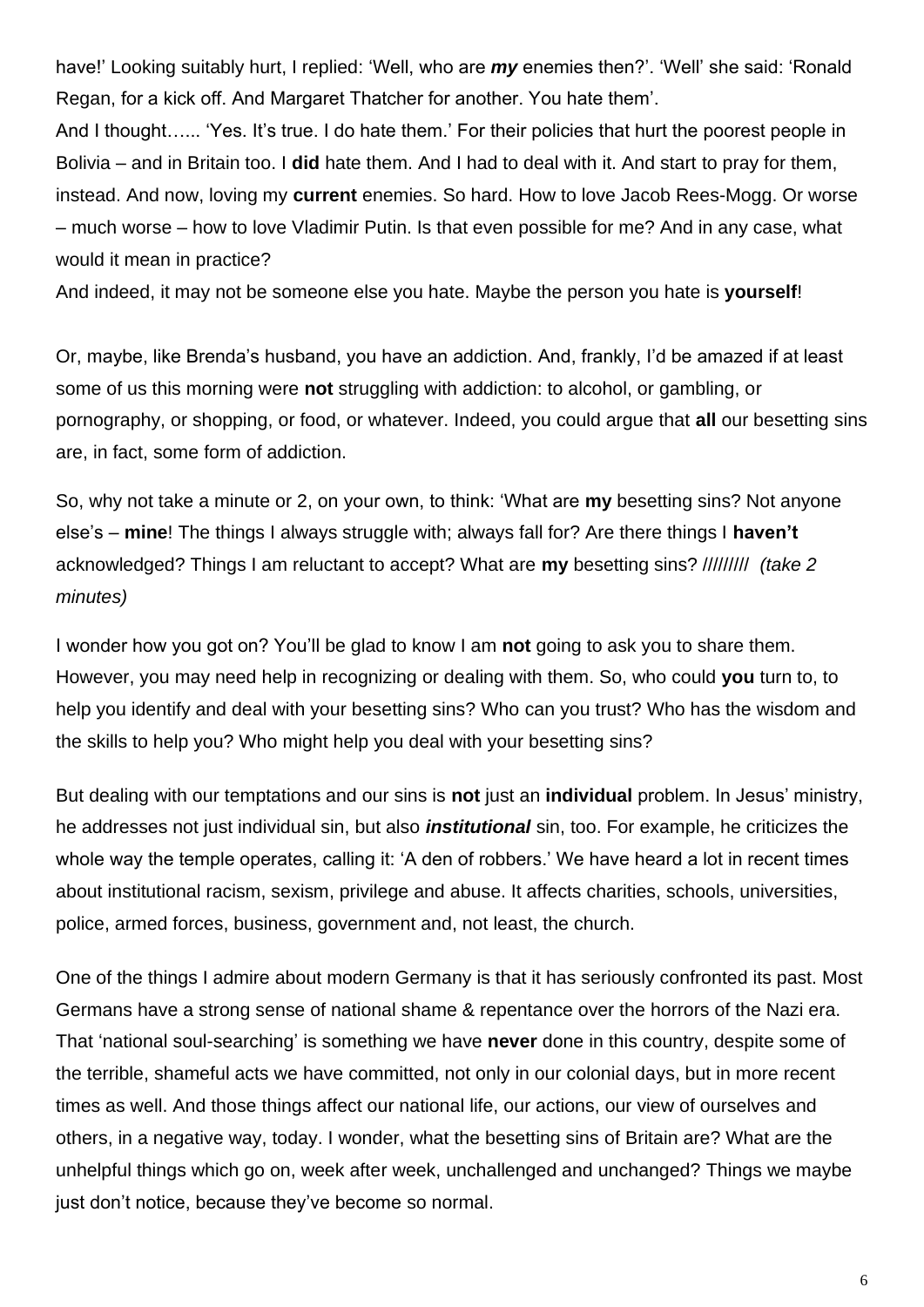Perhaps surprisingly, 'sin' isn't just about sex, money or violence. It involves other, more subtle, things too. And one of those things is something I, personally, am very prone to. It is something St Paul mentions twice in our reading from 2 Corinthians 4. And it is something many great spiritual writers have addressed down the centuries. It is what St Paul calls the temptation to 'lose heart'. Which can also be translated: 'become discouraged' or 'become tired of' or 'to let things daunt us' or, most commonly & simply, 'to give up'.

This is a serious temptation for me, personally. In temperament I am definitely a natural 'melancholic'. I tend to look on the down side of things. I imagine the worst. I easily feel downhearted. But St Paul entreats us not to fall into that trap, if we can possibly help it. In his letter to the Philippians, he exhorts us to 'rejoice in the Lord always and again I say rejoice.' In 1 Thessalonians 5 he tells us to 'give thanks in all circumstances'. And he ends his letter to the Philippians saying: 'Finally, brothers & sisters, whatever is true, whatever is noble, whatever is right, whatever is pure, whatever is lovely, whatever is admirable, if anything is excellent or praiseworthy: think about, and dwell on, **these** things.'

We live in dark days. But these days are certainly no darker than those our parents and grandparents lived through. I watched the film '**Belfast'** at the Bonington last Sunday night. Any of you seen it? Go and see it if you can. It is about a family living in Belfast through the troubles of the late 1960's, with all the horror of hatred, retribution, indiscriminate violence and killing. And yet also, in the middle of all that, the kindness, resilience, courage, solidarity, generosity, joy and humour of the ongoing, daily life, of so many good, decent people. Much as we are seeing on our TV screens now, with the people of the Ukraine, despite the terrible Russian onslaught and the overwhelming odds against them.

Those who lived through and wrote about the Nazi concentration camps of WW2 all insist that we **always** have a **choice**. Even if we cannot **do** anything about our external circumstances or what happens to ourselves or others. We can always choose **how we respond,** in our inner being. Choose what to focus our hearts and minds on. Choose how to respond in our hearts to what is going on around us.

I am sure you've heard the story of a young Cherokee warrior, who goes to seek advice of the chief. He says: 'I seem to have a battle going on inside me between good and evil, each fighting for my soul. What can I do?'. The old man replies: 'Well, there are two wolves inside each of us. One is the good wolf, telling us to do the right thing; to be kind, generous, thankful, hopeful and true. The other is the bad wolf, urging us to be selfish, unkind, resentful, devious, to do what we know is wrong – or simply to give up. They are at war with each other inside us.' The young man thinks for a moment & says: 'Yes, my father, but which one will win?' The chief looks at him with compassion and replies: 'The one you feed!'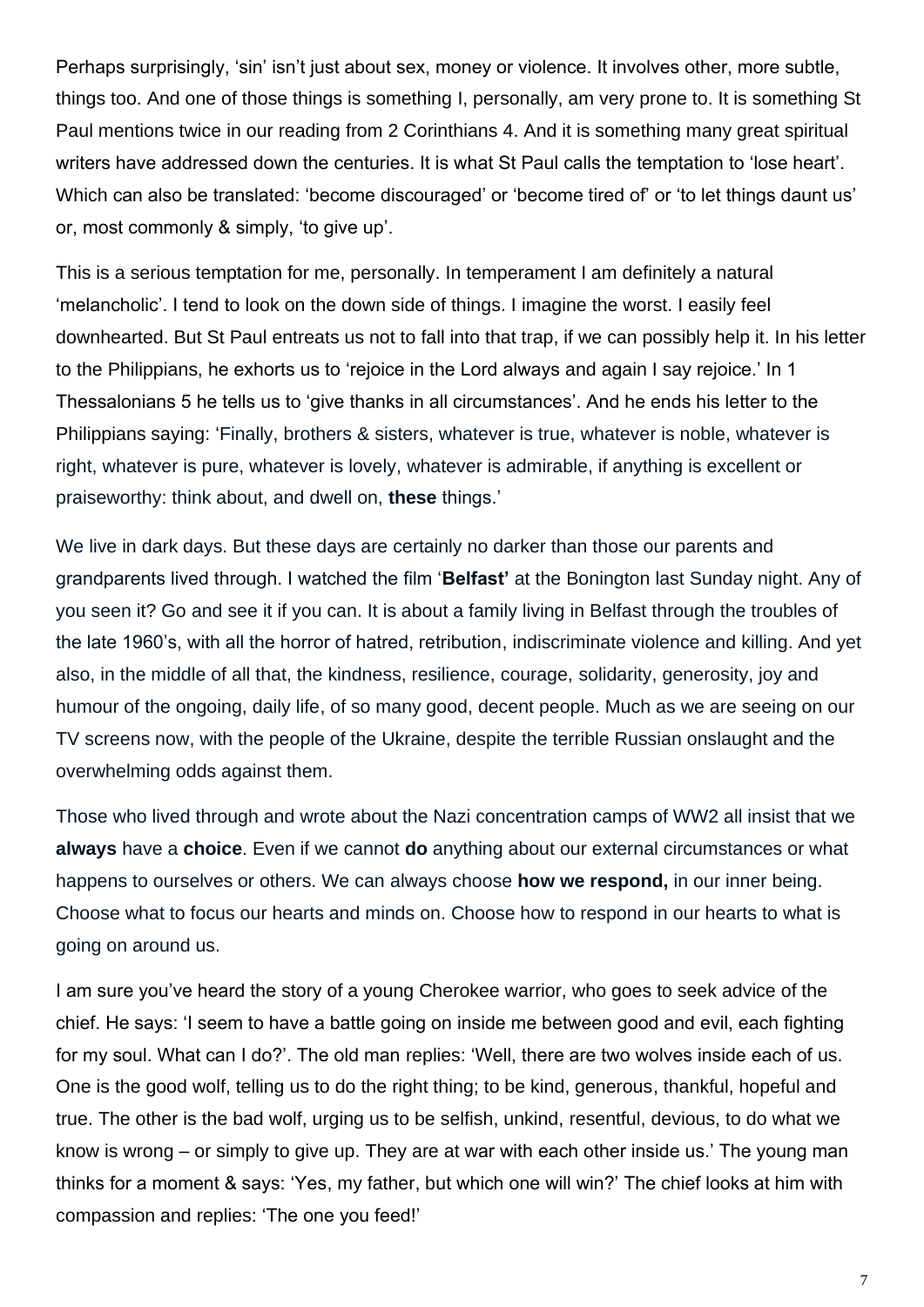If we feed our selfishness, our pride, our bitterness and our resentment. If we feed anger, sexual frustration, dislike of others, our taste for gossip, our addictions. If we feed our sense of hopelessness, our despair, our temptation to stop trying and to give up – then those things will grow, and fester, and they will eventually consume us - and consume others as well. But if we feed love, compassion, forgiveness, generosity, courage, hope, faith, truth, kindness, justice and joy. If we make the effort to see the best in people – then these things will grow strong, and be a blessing, for us, and for others too. And they **will** make a difference. And, who knows, they may even lead to a better world.

In the name of God, Father Son & Holy Spirit, Amen.

# **Song:** God forgave my sin SoF 129

God forgave my sin in Jesus' name, I've been born again in Jesus' name; And in Jesus' name I come to you To share His love as He told me to.

He said: 'Freely, freely, you have received, Freely, freely give; Go in My name, and because you believe Others will know that I live.'

All power is given in Jesus' name, In earth and heaven in Jesus' name; And in Jesus' name I come to you To share His power as He told me to.

He said: 'Freely, freely, you have received, Freely, freely give; Go in My name, and because you believe Others will know that I live.'

#### **Prayers:**

Loving God, we pray for the people of Ukraine,

for all those suffering or afraid, for those who are fleeing, for those staying to fight, for those hugging their traumatized children in cold cellars

that you will be close to them and protect them and give them courage and strength.

We pray that President Putin would come to his senses.

We pray for world leaders, for compassion, strength and wisdom to guide their choices. We pray for the world, that in this moment of crisis, we may reach out in solidarity to our brothers and sisters in need.

May we walk in your ways so that peace and justice become a reality,

for the people of Ukraine and for all the world.

We ask this in the name of Christ our Lord. Amen.

We pray for ourselves. At the beginning of Lent, we pray for insight and self-awareness, that we might not deceive ourselves but acknowledge our own faults and have the courage and determination to addresses them. We particularly pray against the temptation to lose heart, to give up, to think that there's no point or that what we have to give is of no worth. Help us to live with generosity, compassion, love, faith, forgiveness, hope and truth in our hearts. In Jesus' name we pray. Amen.

We pray for those who weigh heavily on our own hearts just now. Let us name them before God………………..